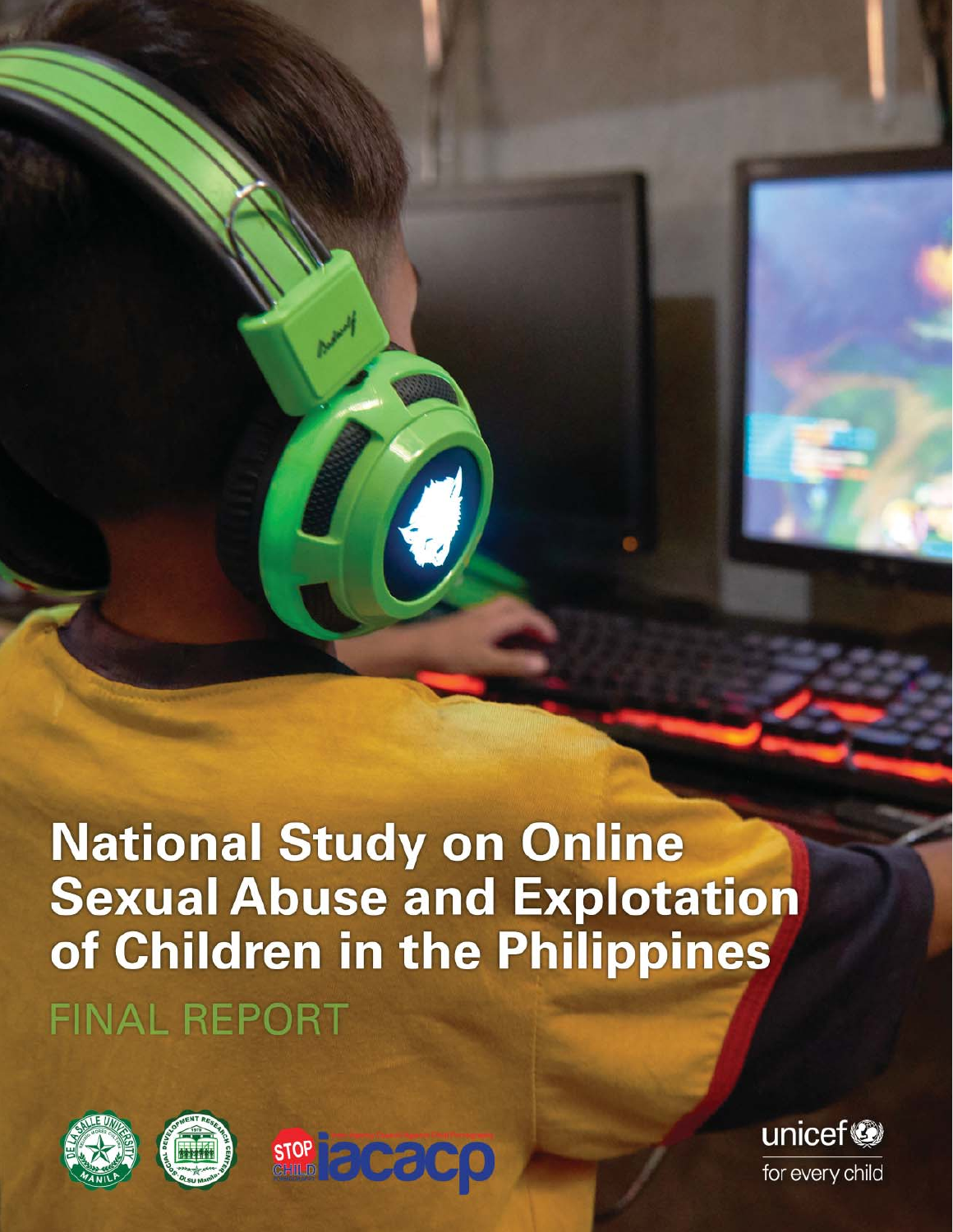**National Study on Online Sexual Abuse and Exploitation of Children in the Philippines**

> Proponents: Dr. Maria Caridad H. Tarroja Prof. Ma. Angeles G. Lapeña Dr. Ethel C. Ong Dr. Ron R. Resurreccion Dr. Ma. Divina Gracia Z. Roldan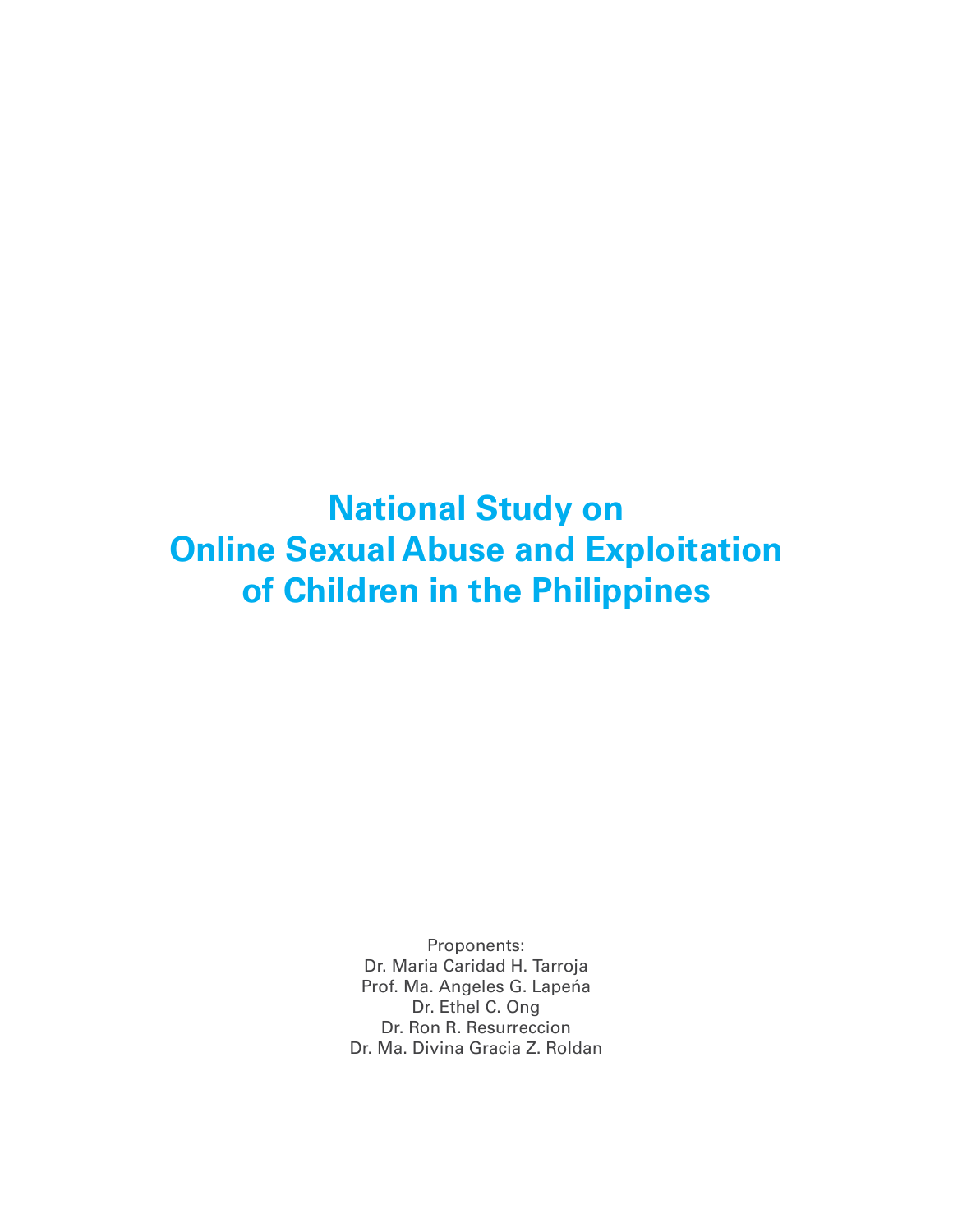

During a healing exercise, a girl expresses through drawing in one of the facilities for OSAEC victims. © UNICEF Philippines/2019/SNoorani

# **Executive Summary**

# Background and Objective

The Philippines has emerged as the center of child sex abuse materials production in the world, with 80% of Filipino children vulnerable to online sexual abuse, some facilitated even by their own parents (UNICEF, 2016). Some of the sociocultural, social, cultural and economic factors contributing to the high concentration of online sexual abuse and exploitation of children (OSAEC) in the country are English language literacy, availability and ease of access to technology, well-established financial transaction facilities, and absence of perceived conflict between sexual exploitation and significant social norms. This study looks into the phenomenon of OSAEC in the Philippines, from the child's exposure and rescue, to the reporting and prosecution of cases, and the intervention provided to the child. The study objectives were classified into four main areas: a) child victims, b) offenders, c) private sector, and d) case resolution and management. This was done to produce a data-driven guide for policy makers and various stakeholders who are invested in preventing and combatting the said phenomenon. The different institutions and agencies that respond and cater to the child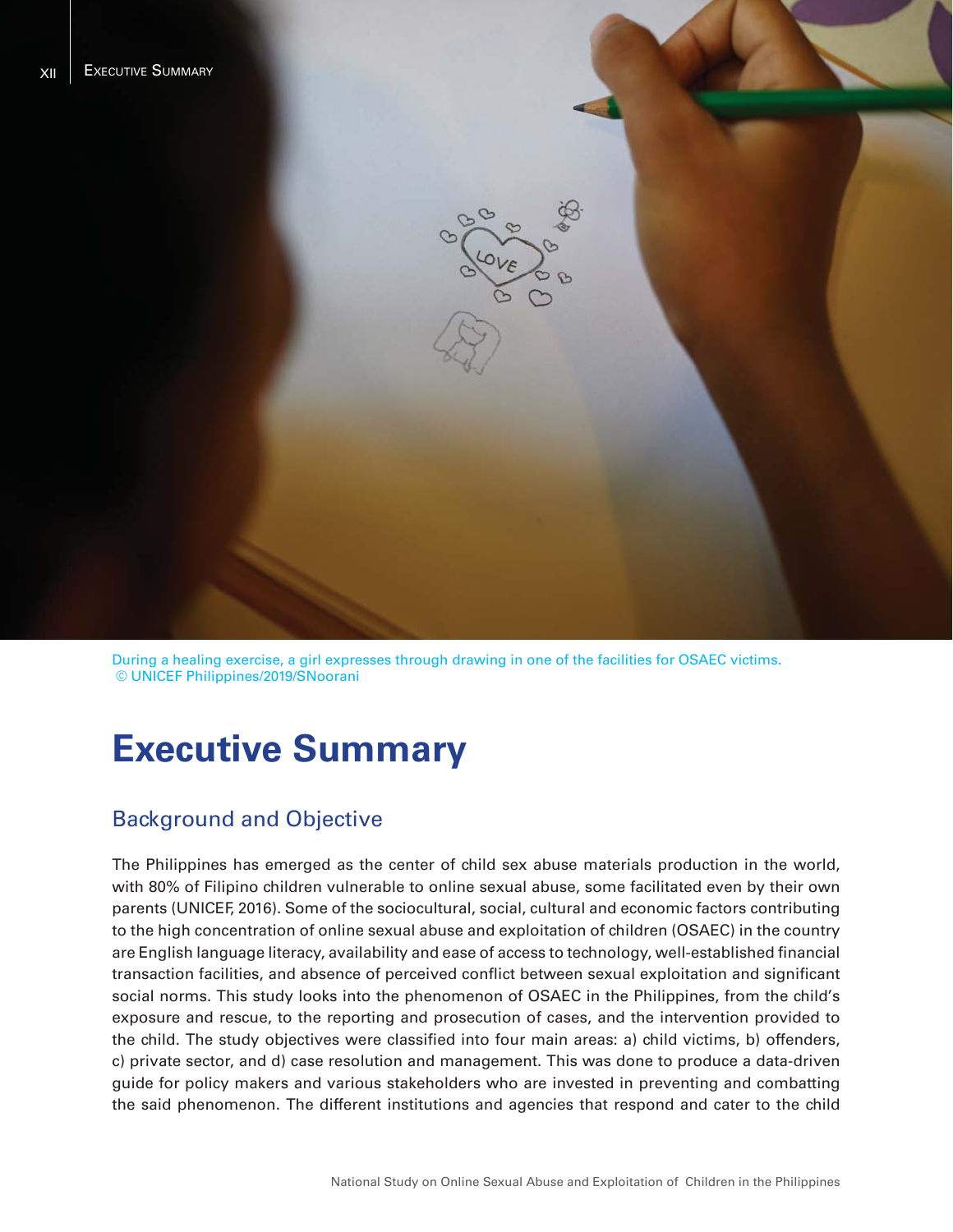victim survivors and their families may also apply the research team's recommendations when developing better programs and interventions.

## Methodology

This is a qualitative study that employed key informant interviews (KIIs), focus group discussions (FGDs), and document review as data-gathering methods. Twenty-two OSAEC cases coming from four different regions were identified purposively. The research team conducted 129 KIIs and FGDs with key informants who had knowledge and experience in handling OSAEC cases, as well as community members (e.g., parents, youth, teachers) in communities where OSAEC is known to be prevalent. Overall, there were 133 KIIs and 16 FGDs conducted, with a total of 149 transcripts that were coded and prepared for the NVivo analysis. At least two staff coded the transcripts to ensure the reliability of the process. A thematic approach was utilized in analyzing the study findings.

# Key Findings

- 1. OSAEC is a complex phenomenon that needs to be tackled from a multi-disciplinary approach through the concerted effort of different government units at the national and local levels, nongovernment agencies, international agencies and organizations, and inter-agency councils.
- 2. The rescue, investigation, and the trial process also affect the child victims. The whole OSAEC experience has an impact on their psychological well-being, sense of safety and control, and view of the world. In many cases, the negative impacts of the rescue and separation from their family are worse than the impact of the actual online exploitation and abuse, especially for those who did not feel harm from online exploitation. The dependence on testimonial evidence in the Philippine court system bears heavily on how OSAEC cases are decided. Several respondents raised concerns about this practice, with particular regard to how the child's recounting of his or her experience when in court can cause trauma. The length of the grooming and the quality of the relationship of the child with the facilitator and/or the perpetrator can also influence the degree of trauma that a child goes through in court.
- 3. Offenders, i.e., facilitators and perpetrators entice children to participate in sexual abuse and exploitation both online (using social media and chat rooms) and offline (in school and community settings that child victims consider as familiar and safe).
- 4. Free online connectivity, the widespread use of cellphones, the irresponsible use of technology, and insufficient computer literacy of children and their parents pose threats of exposure to OSAEC-related activities. Furthermore, online payment facilities offered by banks and electronic payment services by mobile phone companies are surfacing as the new mode of monetary exchange for the conduct of OSAEC-related activities.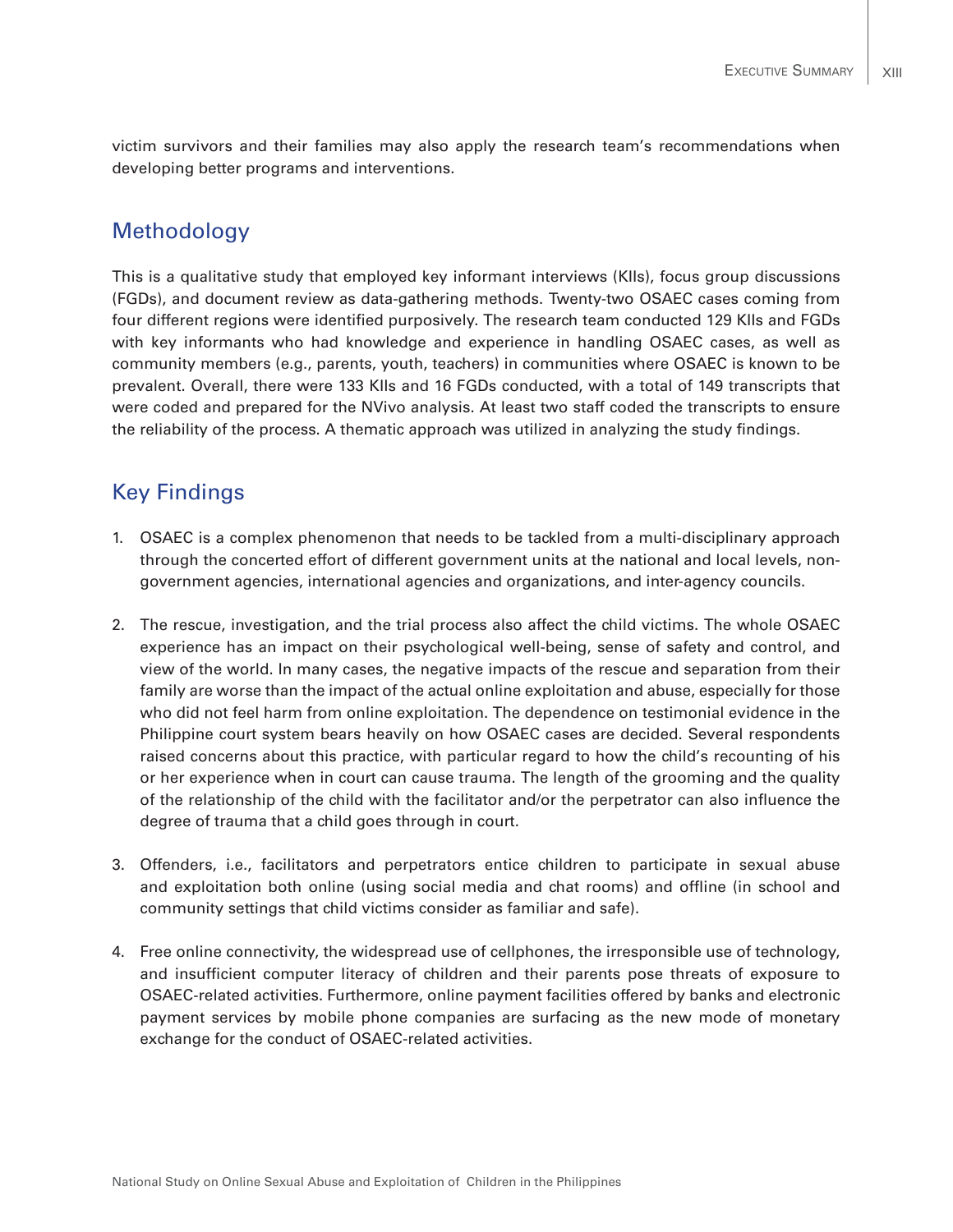- 5. Certain cultural beliefs also contribute to the spread of OSAEC such as a) if the children are untouched, they are not harmed; b) OSAEC provides easy money and almost everyone does it; c) children are expected to help the family financially; d) one should not interfere in the affairs of other families; and e) technology is only for the younger generation to learn.
- 6. Programs such those involving physical and mental health and educational services are essential in nurturing the children involved in OSAEC cases. Child victims who were rescued and provided aftercare services were successfully reintegrated and have even become advocates of OSAEC prevention. However, there is little application of and information on community-based rehabilitation programme for children rescued that requires further study or research.
- 7. Civil society organizations fill the gaps in the services provided by the local government. They provide additional support such as creating assessment centers, establishing hotlines dedicated to OSAEC, empowering the youth through the roll out program, providing linkages for employment, and ensuring that OSAEC programs will continue even if public officials are changed after elections.
- 8. The enactment of Republic Act 10929 that allows access to free Wi-Fi in public places is seen by some key informants as posing further problems related to OSAEC, unless some checks and balances are put in place. Despite the increase in risks posed by RA 10929, the private sector considers more Internet access as a good thing. While the "design of the technology itself can make it vulnerable" for exploitation in facilitating the occurrence of OSAEC, some sectors have considered the use of technology to help mitigate the problem. Technology can be used as a medium for raising public awareness about OSAEC, setting up helplines that the community can use to report possible OSAEC activities, filtering content delivered through the web, semiautomated detection of content in materials shared online, and analysis of chat logs.

### Recommendations

#### **For Protecting Children against OSAEC**

- a. Create an integrated framework for responding to OSAEC-related cases covering the continuum of interventions—from prevention, identification, reporting, rescue, trial, and after care —that will involve the review of existing laws and policies and promotion of effective collaboration among different government and non-government agencies. Adopting an integrated framework is a prerequisite for a more efficient and integrative collaborative work of the different stakeholders.
- b. Protect children from psychological harm. Develop a child-sensitive rescue protocol that prevents the victim from experiencing more trauma. Temporary shelters for victims—from rescue to inquest—are also needed. During investigation, acceptance of digital evidence presented by law enforcement as sufficient to prosecute the alleged offender can spare the child victim from testifying in court. Children should also be protected from media coverage of OSAEC cases.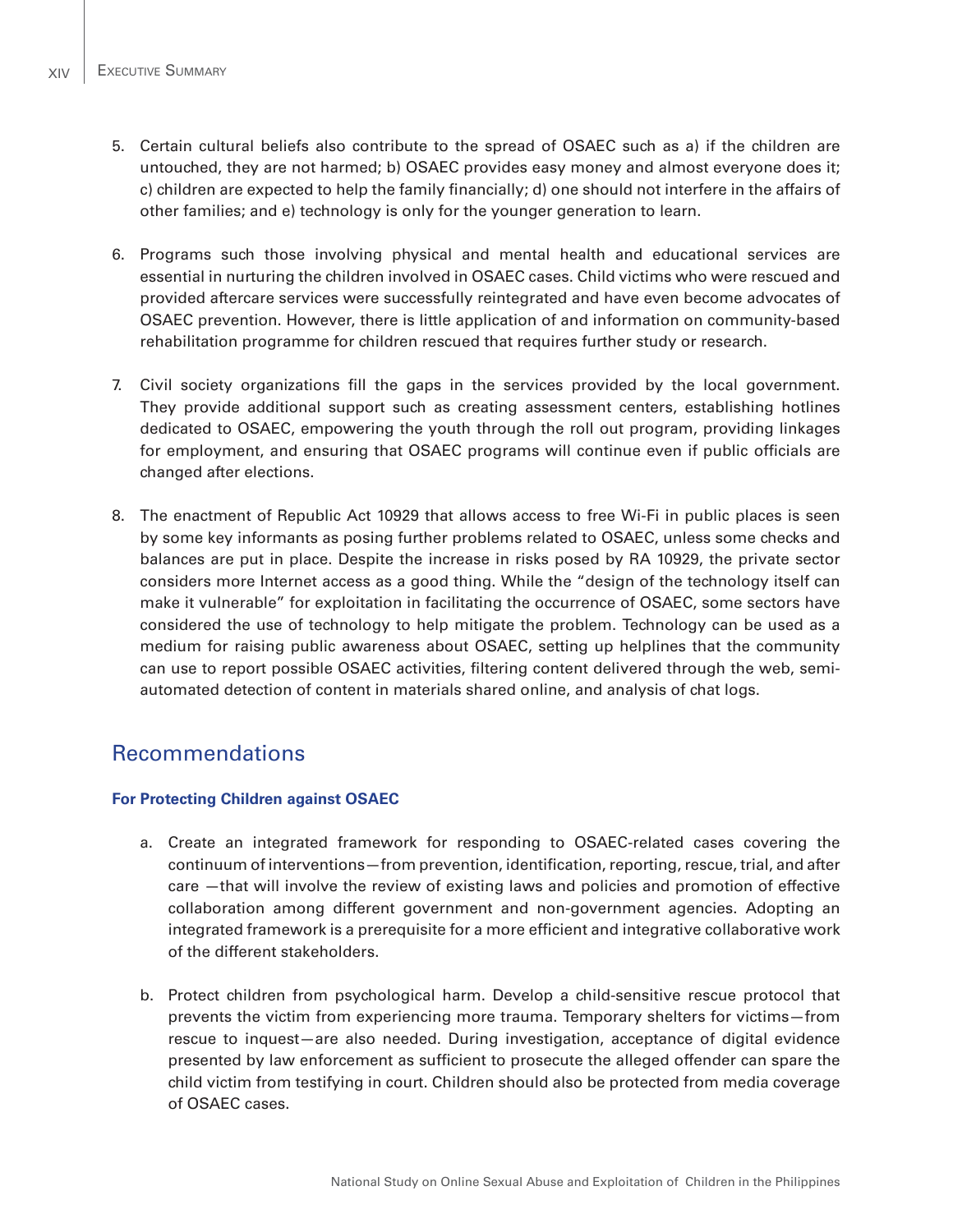c. Have mental health professionals, i.e., licensed psychologists and guidance counselors provide appropriate psychosocial interventions for victims. Strengthen services in halfway homes to quickly provide the children a sense of safety and security even before they are transferred to shelters. More importantly, there is merit to study optimization of relevant laws that encourage community-based approaches such s the Foster Care Act. This ensures that children rescued have other placement options and are not only endorsed in alternative residential facilities but are supported in home environment setting.

#### **For Family and Community**

- a. Provide a reform program that aims to rehabilitate parents who were involved in OSAEC cases.
- b. Provide sustainable livelihood programs for families in the community and inculcate the value of hard-earned money acquired legally.
- c. Conduct programs for families and the community to educate them on how to deal with children who will be reintegrated so that the children will not experience secondary victimization and will thrive despite their OSAEC experience.
- d. Spread public awareness across schools, communities, churches, and families on proper Internet use; the nature of OSAEC and its impacts on the child, the family, and the community; and its identification and prevention.
- e. At the barangay level, educate leaders on child protection and OSAEC. Strengthen the local council for protection of children and carry out information campaigns on OSAEC-related laws. Have barangay officials visit homes as a measure of prevention and intervention.

#### **For Case Resolution and Management**

- a. Allow for less stringent requirements in obtaining search warrants when dealing with OSAEC cases.
- b. Provide continuous training
	- i. to address relocation of trained law enforcement staff;
	- ii. on terminologies and the use of search engines to spot OSAEC cases;
	- iii. for investigators on evidence required by courts;
	- iv. for prosecutors and judges on OSAEC laws and on authentication of electronic/digital evidence;
	- v. for National Bureau of Investigation and the Philippine National Police on protocols for investigating OSAEC;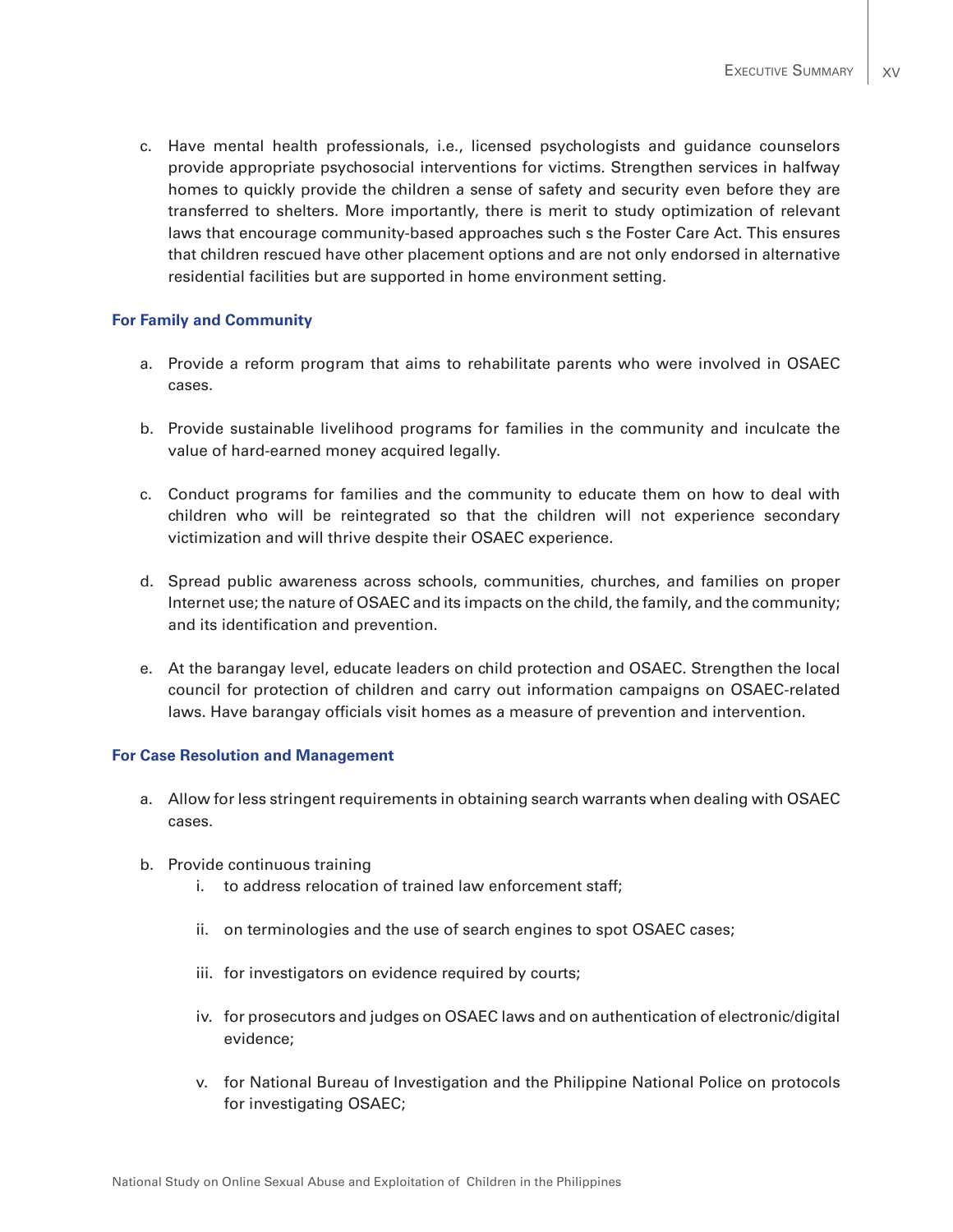- vi. for their counterparts in provinces and/or regions to address accuracy of reports on detection, investigation, and case build-up;
- vii. for lawyers on effective presentation of digital evidence so it can become admissible in court; and
- viii. for social workers on enhancing the design of intervention programmes from the rescue to aftercare, which could include placement of children.
- c. Propose rules to make OSAEC cases an exception to the Anti-Wiretapping Act because some evidence is deemed inadmissible with respect to this law.
- d. Significantly increase efficiency in securing evidence, rescuing victims, and coordinating with other agencies.
- e. Adopt standard terminologies that cut across government and non-government service providers, making clear how child pornography, cyber-bullying, and online grooming are defined and reflected in law. This is to ensure that stakeholders have a harmonized understanding of the various forms of online sexual abuse and exploitation of children.
- f. Protocols for each phase of the case management system (from reporting to aftercare with specific roles of all involved parties) should be explicitly defined, understood, and followed across the country to make OSAEC response sustainable. Internal protocols in organizations may exist but may not be clear as to when the case is to be taken to the next phase or service provider (e.g., referral of a small NGO to the police). One area that can be studied is on aftercare where children are in community-based rehabilitation programmes, in order to understand the level of support and security that must be given for children rescued and the homes that will care for them.

#### **For Government and International Partners**

- a. Enhance information-sharing of all agencies involved (including courts) on OSAEC cases through a centralized database system for prevention and monitoring.
- b. Strengthen secretariat and coordinative functions of the Inter-Agency Council Against Child Pornography (IACACP) to ensure facility in information-sharing, resource mobilization, and linking with other like-minded organizations and councils; provision of support to member organizations; and monitoring of the implementation of the council's strategic plan.
- c. Provide logistical support for law enforcement agencies dealing with OSAEC (i.e., increase operational budget and budget for purchase of needed equipment).
- d. Expand OSAEC-related satellite offices in the regions (e.g., address congested facilities).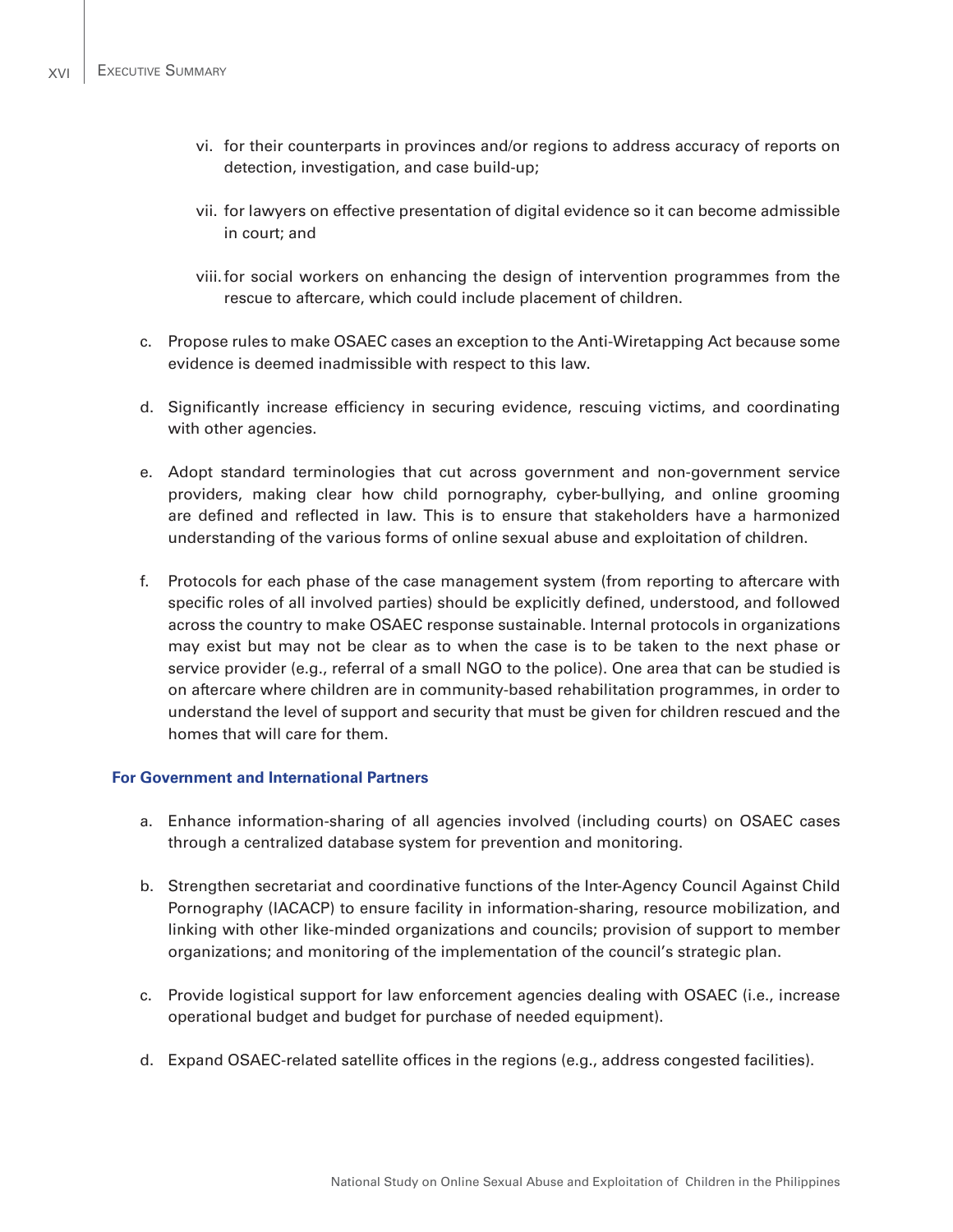- e. Provide debriefing and regular psychosocial services for first responders and child advocates (including house parents in shelters) to prevent secondary trauma or vicarious traumatization and burnout among those involved in OSAEC.
- f. Enforce provisions in the law requiring financial institutions and remittance centers to act on OSAEC-related transactions.

#### **For UNICEF**

- a. Continue to conduct research on OSAEC so that more evidence-based recommendations for prevention, identification, and response can be made, including the impact and application of community-based rehabilitation programmes as opposed to alternative residential facilities.
- b. Support awareness-raising and capacity-building programs for regional, local service providers, and local officials (from provincial to barangay levels).
- c. Support advocacy and information campaigns for targeted stakeholders who are not aware of OSAEC but are in a position to influence change.
- d. Support the production of a more harmonized, integrated guidebook in handling OSAEC cases to include non-government players, based on a more focused and in-depth study of case management processes.